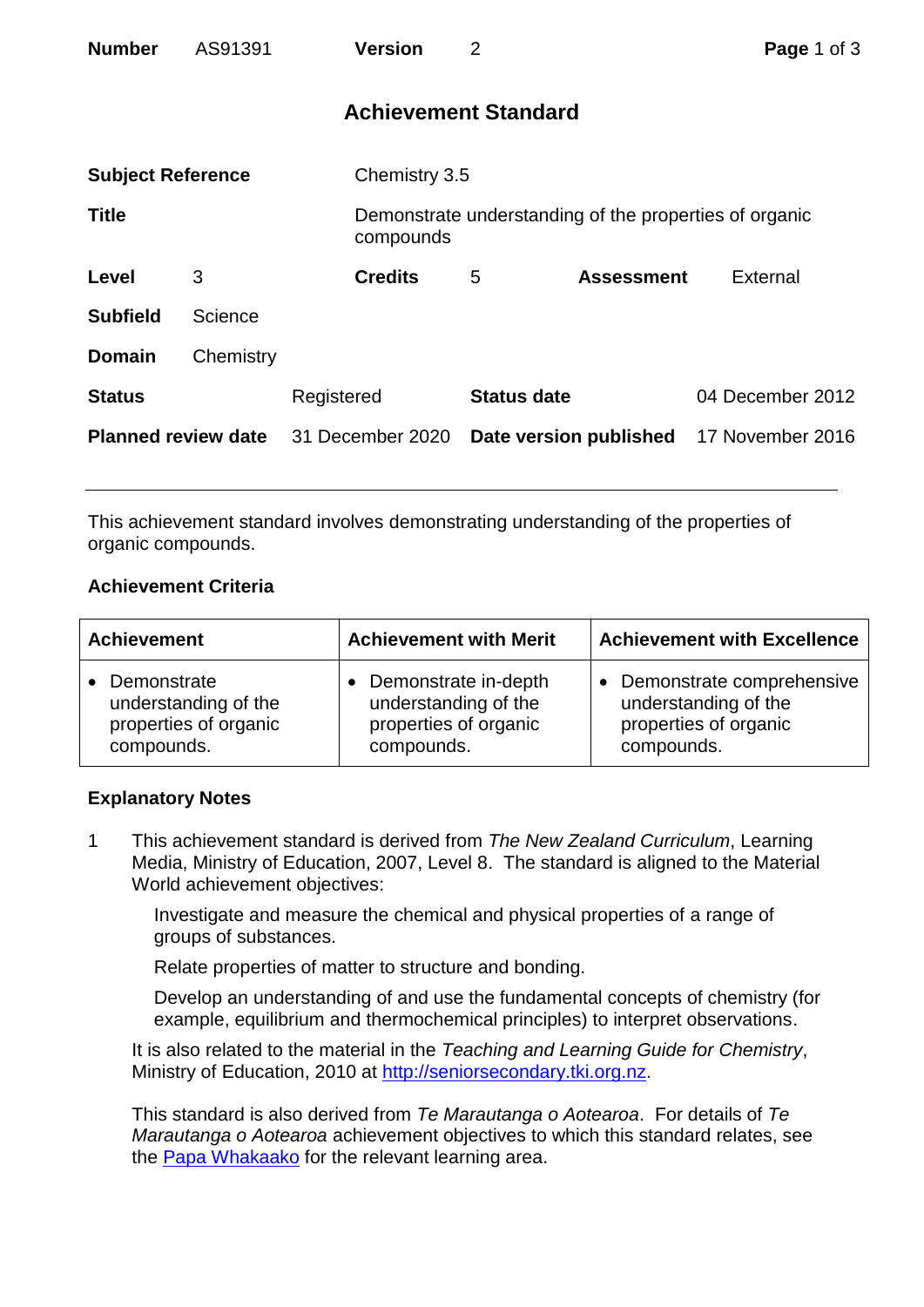2 *Demonstrate understanding* involves naming using IUPAC conventions (no more than eight carbons in the longest chain) and/or drawing structural formulae of organic compounds and giving an account of their physical properties and/or reactivity. This requires the use of chemistry vocabulary, symbols, and conventions.

*Demonstrate in-depth understanding* involves making and explaining links between structure, functional groups, physical properties, and reactivity of organic compounds. This requires explanations that use chemistry vocabulary, symbols, and conventions.

*Demonstrate comprehensive understanding* involves elaborating, justifying, relating, evaluating or comparing and contrasting the links between the structure, functional groups, physical properties and/or reactivity of organic compounds. This requires the consistent use of chemistry vocabulary, symbols, and conventions.

- 3 *Organic compounds* are limited to those containing one or more of the following functional groups: alkene, haloalkane, amine, alcohol, aldehyde, ketone, carboxylic acid, ester (including triglycerides), acyl chloride, and amide.
- 4 Structure includes functional groups and isomerism (constitutional isomers and stereoisomers).
- 5 Reactivity of organic compounds is limited to:
	- substitution reactions using the following reagents: concentrated HCl, HBr, SOCl<sub>2</sub>, NaOH, KOH (in alcohol or aqueous solution), concentrated  $NH<sub>3</sub>$ , primary amines, primary alcohols/H<sup>+</sup>, H<sub>2</sub>O/H<sup>+</sup>, H<sub>2</sub>O/OH<sup>-</sup> (Substitution reactions include esterification, condensation, hydrolysis, and polymerisation.)
	- oxidation reactions using the following reagents:  $MnO<sub>4</sub><sup>-7</sup>/H<sup>+</sup>, Cr<sub>2</sub>O<sub>7</sub><sup>2</sup><sup>-7</sup>/H<sup>+</sup>, Tollens',$ Fehling's and Benedict's. Reduction of aldehydes and ketones with NaBH<sup>4</sup>
	- elimination reactions using the following reagents: KOH in alcohol and concentrated  $H_2SO_4$  (includes major and minor products from asymmetric alcohols and haloalkanes)
	- polymerisation reactions involving formation of polyesters and polyamides including proteins
	- addition reactions of alkenes (used for the identification of the products of elimination reactions).
- 6 Physical properties of organic compounds may be used to distinguish between organic compounds and are limited to:
	- solubility
	- melting point and boiling point
	- rotation of plane-polarised light.
- 7 Assessment Specifications for this achievement standard can be accessed through the Chemistry Resources page found at [http://www.nzqa.govt.nz/qualifications](http://www.nzqa.govt.nz/qualifications-standards/qualifications/ncea/subjects/)[standards/qualifications/ncea/subjects/.](http://www.nzqa.govt.nz/qualifications-standards/qualifications/ncea/subjects/)

## **Replacement Information**

This achievement standard replaced unit standard 6344 and AS90698.